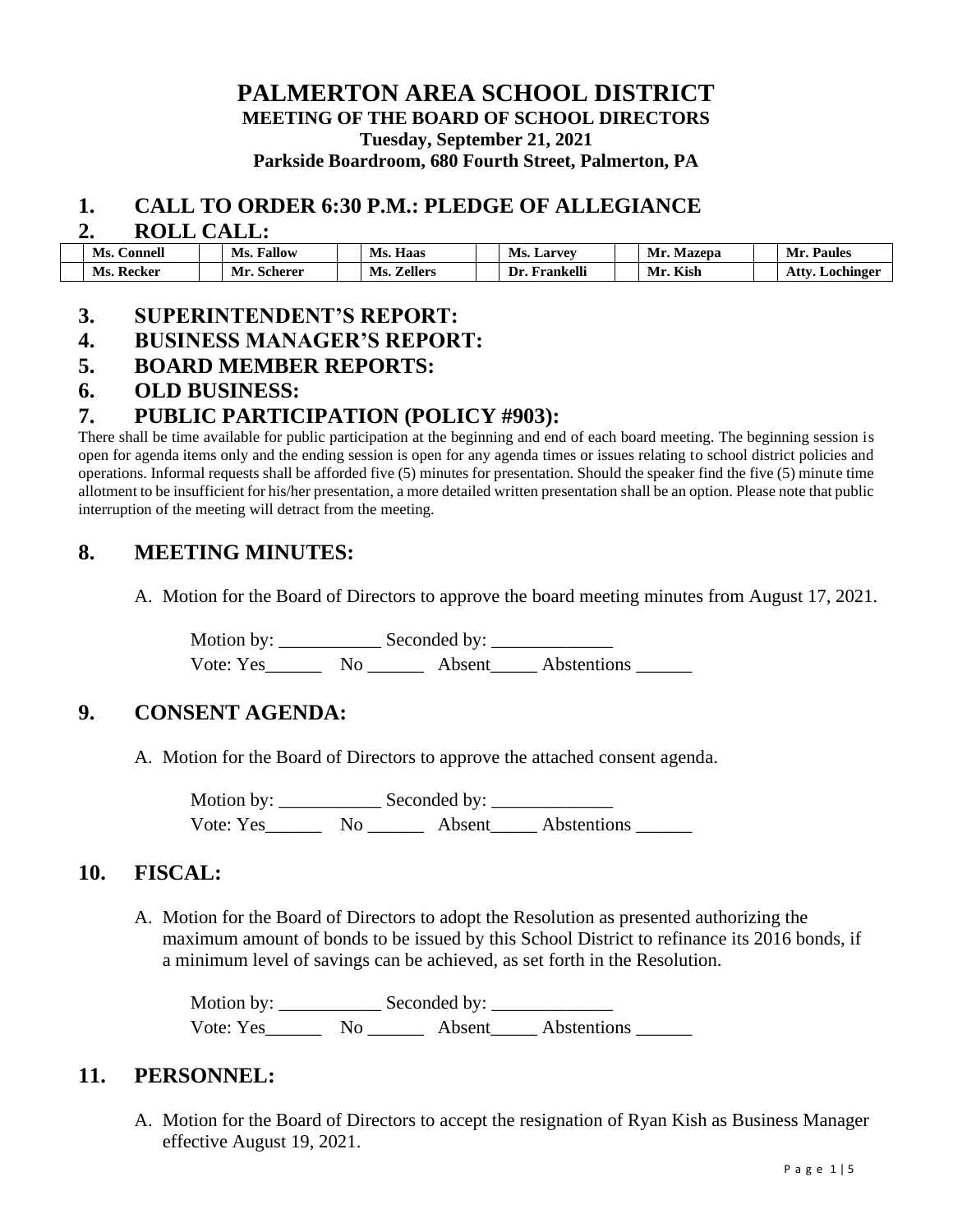Motion by: \_\_\_\_\_\_\_\_\_\_\_ Seconded by: \_\_\_\_\_\_\_\_\_\_\_\_\_ Vote: Yes\_\_\_\_\_\_\_\_ No \_\_\_\_\_\_\_\_ Absent\_\_\_\_\_ Abstentions \_\_\_\_\_\_\_

# **12. PUBLIC PARTICIPATION:**

# **13. FOR THE GOOD OF THE ORDER:**

# **14. ADJOURNMENT:**

Motion by: \_\_\_\_\_\_\_\_\_\_\_ Seconded by: \_\_\_\_\_\_\_\_\_\_\_\_\_ Vote: Yes\_\_\_\_\_\_\_\_ No \_\_\_\_\_\_\_\_ Absent\_\_\_\_\_\_ Abstentions \_\_\_\_\_\_\_\_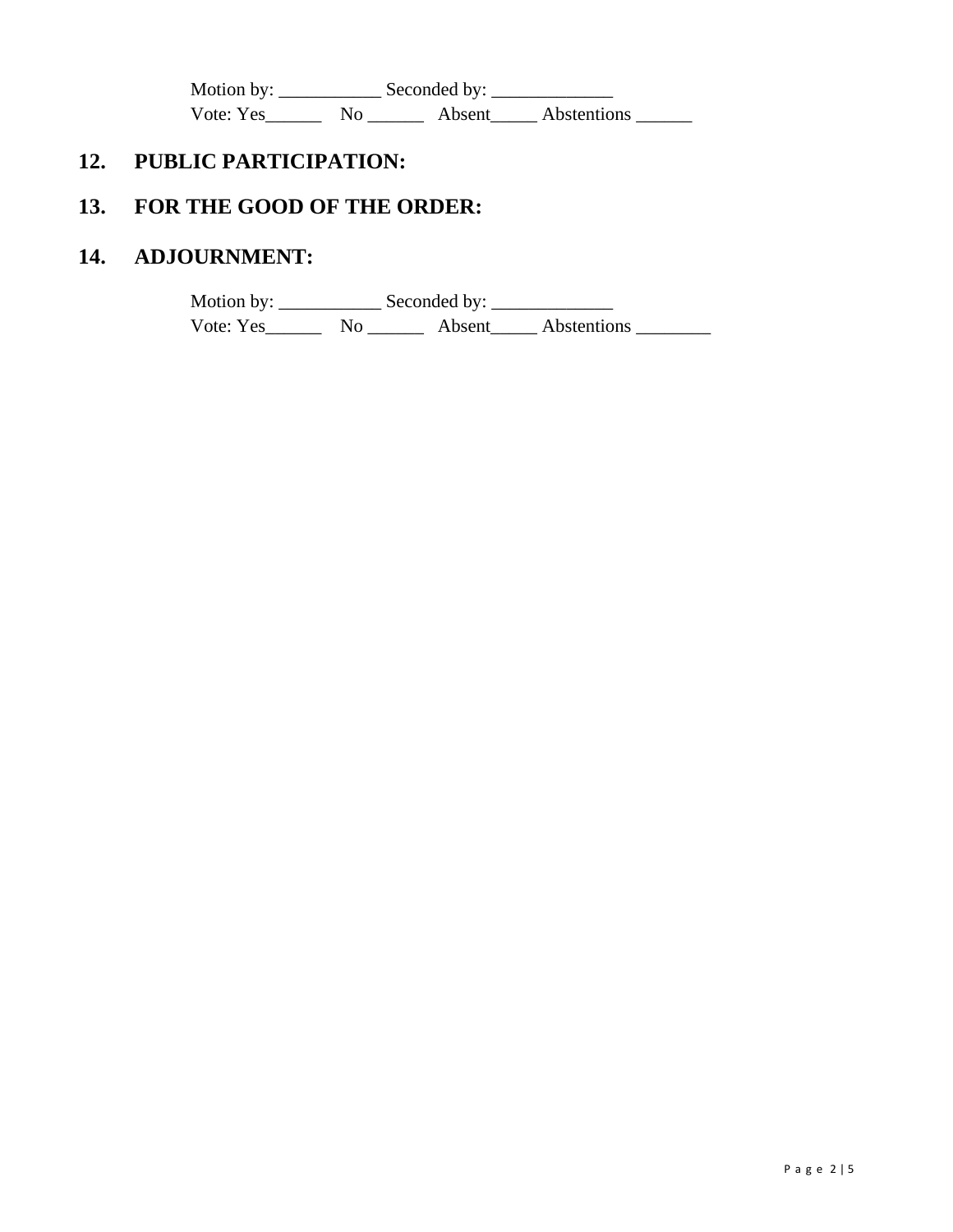# **PALMERTON AREA SCHOOL DISTRICT CONSENT AGENDA Tuesday, September 21, 2021**

## **1. FISCAL:**

- A. Approve the Accounts Payable Reports (enclosures)
- B. Approve the Treasurer's Reports (enclosures)

## **2. PERSONNEL:**

- A. Approve Angela Rivera as Elementary Teacher, Grade 3, at S.S. Palmer Elementary at Bachelor's, Step 1, at an annual salary of \$46,750 effective August 18, 2021
- B. Approve JoLynn Gazo as Secondary Librarian/Gifted Teacher, Long-Term Substitute, at Bachelor's, Step 1, at an annual salary of \$46,750 prorated effective October 13, 2021 through the remainder of the 2021-2022 school year
- C. Approve the following mentors for the 2021-2022 school year:

|                      |                        | Full year at \$1,461.00 prorated effective                                       |
|----------------------|------------------------|----------------------------------------------------------------------------------|
| <b>Kerry Palumbo</b> | <i>for</i> JoLynn Gazo | October 13, 2021                                                                 |
|                      |                        | Sharon Westermann $\int$ <i>for</i> Angela Rivera $\int$ Full year at \$1,461.00 |

- D. Approve Amanda Cappella to teach five hours a week of homebound instruction at the rate of \$33.00 per hour through the end of the first semester of the 2021-2022 school year
- E. Approve Ryan Schulz as substitute cafeteria employee at the rate of \$10.00 per hour effective September 22, 2021
- F. Approve Jonathan Perloni as boys' soccer volunteer assistant coach for the 2021-2022 school effective September 22, 2021
- G. Accept the resignation of Brianna Bush as Elementary Teacher, Grade 3, at S.S. Palmer Elementary effective August 18, 2021
- H. Accept the following advisor resignations for the 2021-2022 school year:

| Miranda Allen | Co-Dept. Chair for Art/Music/Tech. Ed. |
|---------------|----------------------------------------|
| Whitney Kern  | Co-Dept. Chair for Art/Music/Tech. Ed. |
| Whitney Kern  | Library Book Club                      |

I. Accept the following coach resignations for the 2021-2022 school year:

| <b>Erick Kresge</b> | Baseball-Head Coach                                               | Effective August 18, 2021 |  |  |
|---------------------|-------------------------------------------------------------------|---------------------------|--|--|
| Joseph Egan         | Boys Basketball-Volunteer Asst. Coach   Effective August 21, 2021 |                           |  |  |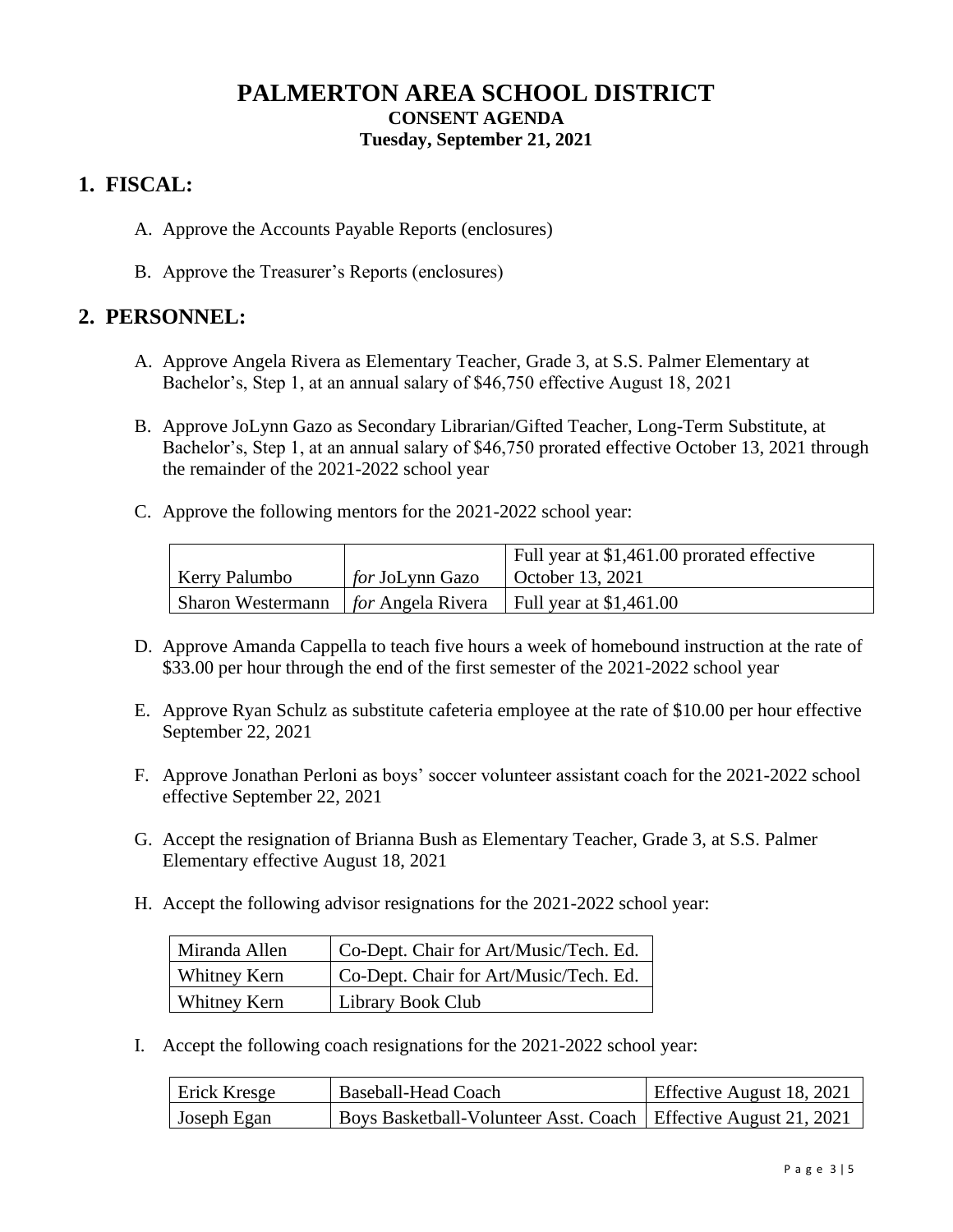- J. Approve Miranda Allen as curriculum advisory council (CAC) chair for Art/Music/Tech. Ed. at the High School for the 2021-2022 school year with stipend of \$1,756.00
- K. Approve the following horizontal movements effective for the first semester of the 2021-2022 school year:
	- Travis Fink from Master's  $+15$  to Master's  $+30$
	- Jennifer Danzeisen from Master's  $+30$  to Master's  $+45$
- L. Approve the following additional George's Transportation bus drivers effective August 18, 2021 for the 2021-2022 school year:
	- Danielle George
	- Amber Getz
	- Kimberly Hadinger

M. Approve the following PAMPA volunteer chaperones for the 2021-2022 school year:

- April Lyon
- Carly Heist
- Kelly Beblavy
- Peter Beblavy

N. Approve Family Medical Leave for the following employees:

| Employee #9458  | From July 16, 2021 through August 6, 2021                                    |
|-----------------|------------------------------------------------------------------------------|
|                 | $\vert$ Employee # 2292 $\vert$ From August 25, 2021 through October 1, 2021 |
| Employee # 2971 | From August 25, 2021 through October 12, 2021                                |

- O. Accept the retirement of Eileen Heiney as food service worker effective December 3, 2021
- P. Remove Rebecca Owens from the current substitute teacher list
- Q. Approve tuition reimbursements (enclosure)

## **3. OTHER:**

- A. Approve the first readings of the following polices (enclosures):
	- 1) Policy #006 Meetings
	- 2) Policy #137 Home Education Programs
	- 3) Policy #137.1 Extracurricular Participation by Home Education Students
	- 4) Policy #140 Charter Schools
	- 5) Policy #140.1 Extracurricular Participation by Charter/Cyber Charter Students
	- 6) Policy #142 Migrant Students
	- 7) Policy #229 Student Fundraising
	- 8) Policy # 331 Job Related Expenses
	- 9) Policy # 803 School Calendar
- B. Approve Michelle Bisbing to attend the Pediatric Disaster Response & Emergency Preparedness course on October 14 & 15, 2021 not to exceed \$253.00 (enclosure)